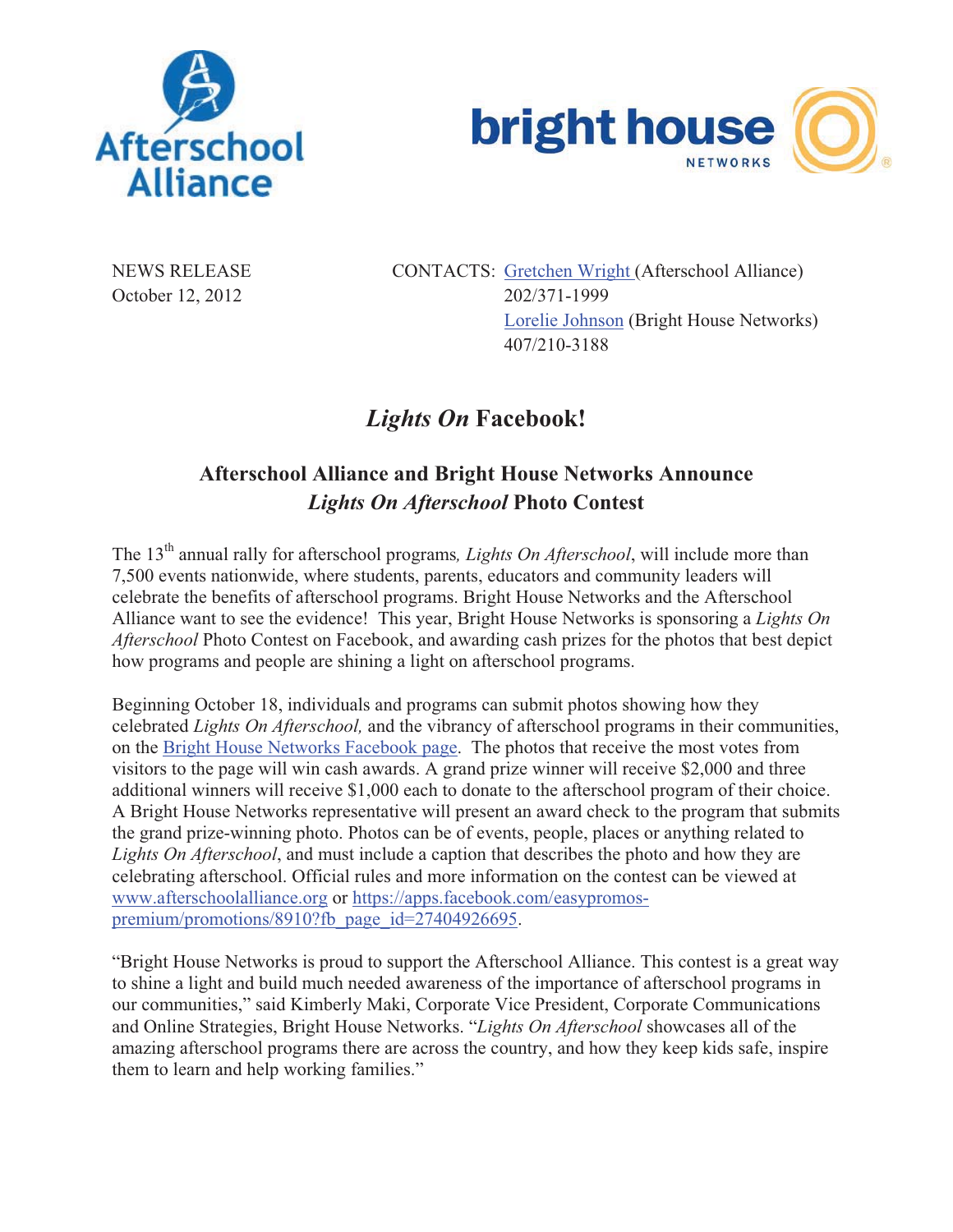Since the Afterschool Alliance organized the first *Lights On Afterschool* in 2000, it has grown to include more than 7,500 events across the country and at U.S. military bases worldwide. This year, more than a million people are expected to participate. It is the only nationwide rally for afterschool programs. A diverse group of more than 200 national, state and local organizations have signed on as national partners for *Lights On Afterschool*, and for the fifth year in a row, the the Empire State Building will be lit in yellow on October 18 as part of the celebration.

"Bright House Networks has been a fantastic partner to the Afterschool Alliance and is a wonderful champion for afterschool," said Afterschool Alliance Executive Director Jodi Grant. "We're very excited about this new contest and we hope that we have the opportunity to see thousands of photos from across the country showing us how students, schools, and communities are shining a light on afterschool programs."

In communities across the nation, *Lights On Afterschool* events allow children to showcase the skills they learn and talents they develop at their afterschool programs, and to send the message that millions more children deserve an equal chance to thrive in afterschool programs. This year's events will include student performances, runs and walks, open houses, art and essay contests, art displays, tree lightings, carnivals, and much more. To find a *Lights On Afterschool* event in your area, please visit http://www.afterschoolalliance.org/loaFindEvent.cfm.

For years, the federal investment in afterschool has lagged far behind the need. In 2007, the *No Child Left Behind Act* authorized \$2.5 billion for the 21<sup>st</sup> Century Community Learning Centers (CCLC), the chief federal funding stream for afterschool. Yet federal funding stands at less than half that today. Congress is currently considering legislation that would allow other programs to compete for already-limited 21<sup>st</sup> Century Community Learning Centers funds.

A significant body of research demonstrates that students who attend 21<sup>st</sup> CCLC afterschool programs regularly are more likely to improve their grades, test scores and overall academic behavior. More than 15 million school-age children – more than one in four kids in the United States – are unsupervised after the school day ends. The parents of 18 million children say they would enroll their kids in afterschool programs, if programs were available.

**# # # #** 

*The Afterschool Alliance is a nonprofit public awareness and advocacy organization working to ensure that all children and youth have access to quality afterschool programs. More information is available at www.afterschoolalliance.org.*

*About Bright House Networks Bright House Networks is the sixth largest owner and operator of cable systems in the U.S. and the second largest in Florida, with technologically advanced systems located in five states including Florida, Alabama, Indiana, Michigan and California.*